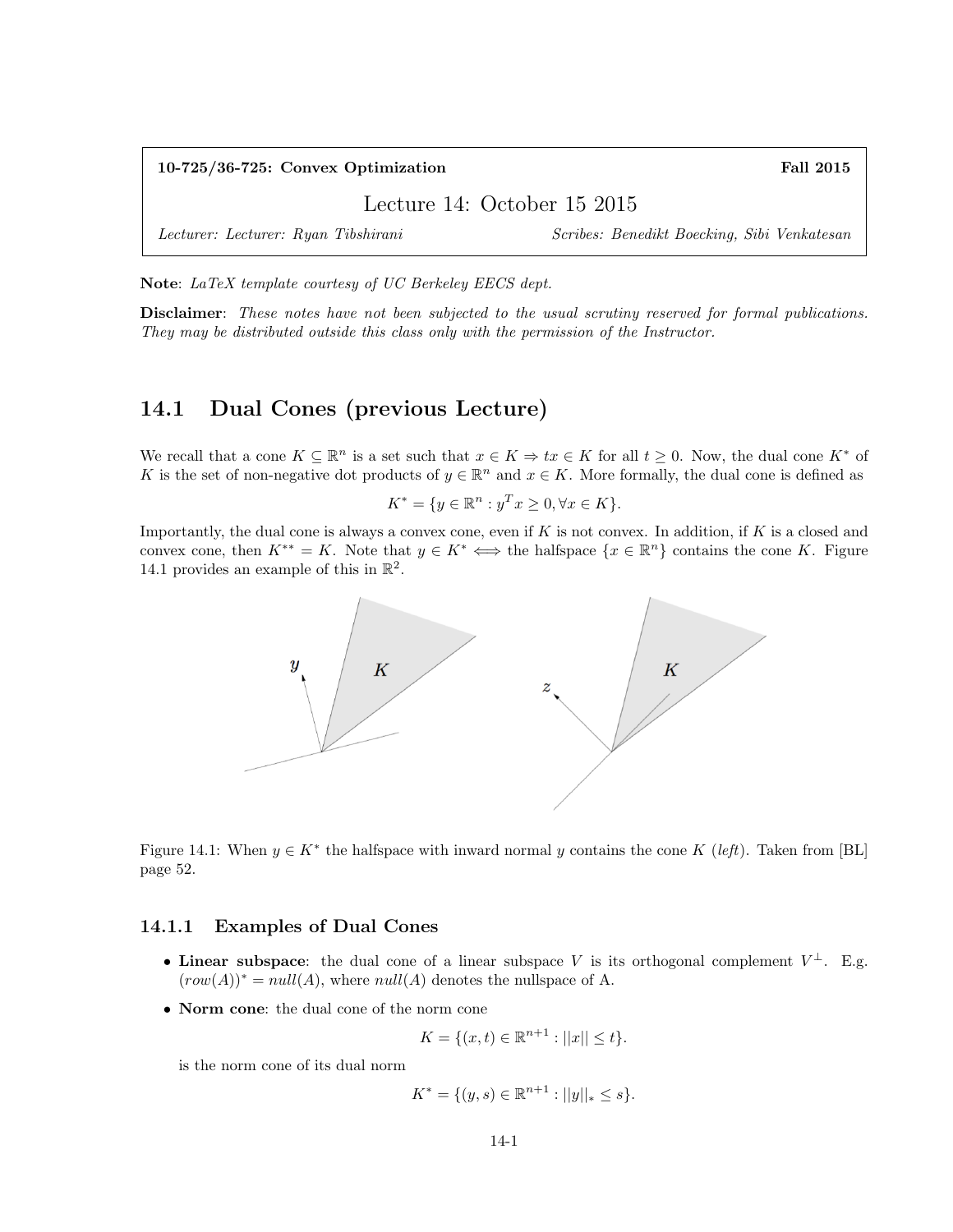• Positive semidefinite cone: the convex cone  $\mathbb{S}^n_+$  is a self-dual, meaning  $(\mathbb{S}^n_+)^* = \mathbb{S}^n_+$  Why? Check that

$$
Y \succeq 0 \Longleftrightarrow tr(YX) \ge 0 \text{ for all } X \succeq 0
$$

## 14.2 Newton's method

We will start by considering the simple setting of an unconstrained, smooth optimization problem

$$
\min_{x} f(x)
$$

where our function f is twice differentiable and the domain of the function is  $dom(f) = \mathbb{R}^n$ . Recall that gradient descent chooses an initial point  $x^{(0)} \in \mathbb{R}^n$  and repeats the following

$$
x^{(k)} = x^{(k-1)} - t_k \nabla f(x^{(k-1)}), k = 1, 2, 3, ...
$$

i.e. it moves in the direction of the negative gradient. In comparison, Newton's method repeats similar steps with the crucial difference that it moves in the direction of the negative inverse of the Hessian times the gradient

$$
x^{(k)} = x^{(k-1)} - (\nabla^2 f(x^{(k-1)}))^{-1} \nabla f(x^{(k-1)}), k = 1, 2, 3, ...
$$

Note, that there is no notion of a step size in the above definition. This is often referred to as pure Newton's method. Further, note that we can avoid calculating the inverse in each iteration by solving a linear system to obtain the direction  $v^{(k)}$ 

$$
\nabla^2 f(x^{(k-1)})v^k = \nabla f(x^{(k-1)}).
$$

We can then define the updates in terms of  $v^{(k)}$ , namely

$$
x^{(k)} = x^{(k-1)} - v^k.
$$

Newton's method can be interpreted as doing a better quadratic approximation than gradient descent where the quadratic term uses the actual Hessian

$$
f(y) \approx f(x) + \nabla f(x)^T (y - x) + \frac{1}{2} (y - x)^T \nabla^2 f(x) (y - x).
$$

Minimizing this second order Taylor expansion at  $y$  yields the Newton update. Figure 14.2 Shows a comparison of gradient descent and Newton's method.

#### 14.2.1 Linearized optimality condition

Another way of interpreting Newton's method is to solve the linearized first order optimality condition. We seek the direction v at step x such that  $\nabla f(x + v) = 0$  for a smooth and convex f. Now consider linearizing this condition via a first order Taylor expansion on the gradient equation (think of  $x$  being fixed)

$$
0 = \nabla f(x+v) \approx \nabla f(x) + \nabla^2 f(x)(x+v-x) = \nabla f(x) + \nabla^2 f(x)v
$$

and solving for v, which yields  $v = -(\nabla^2 f(x)^{-1} \nabla f(x))$ .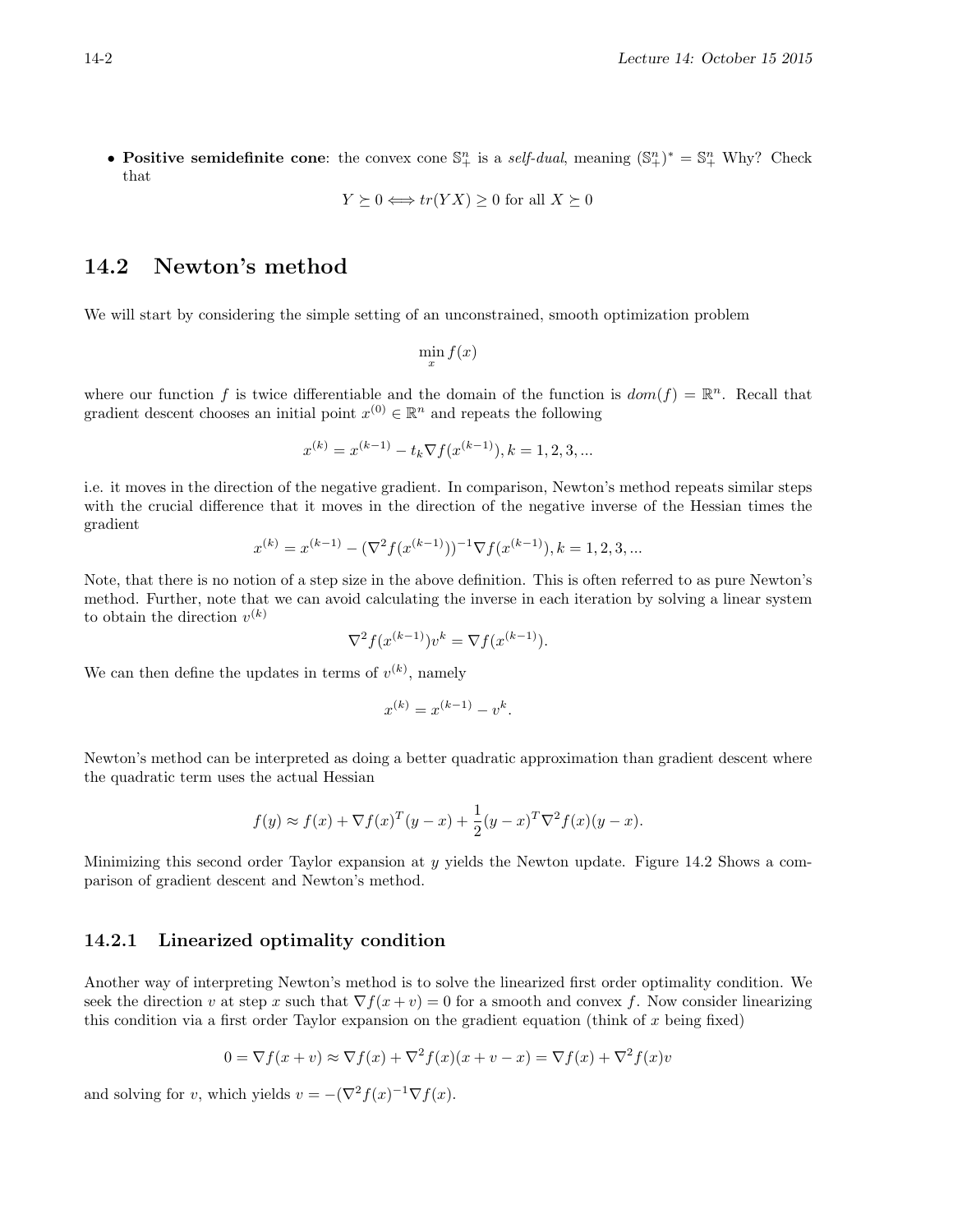

Figure 14.2: This figure compares update steps of gradient descent (black) to Newtons method (blue) for the function  $f(x) = (10x_1^2 + x_2^2)/2 + 5\log(1 + e^{-x_1-x_2})$ . Each point in this figure is a successive update. Notice that gradient descent takes many more steps than Newton's method, that the update directions are different, that there is a big difference in cost for each update, and that gradient descent moves orthogonal to the contour lines.

### 14.2.2 Affine invariance of Newton's method

An important property of Newton's method is the *affine invariance* of the Newton step. In the following example we will consider linear scaling. Given f, a non-singular matrix  $A \in \mathbb{R}^{n \times n}$ , let  $x = Ay$  and  $g(y) =$  $f(Ay)$ . The Newton steps on g are

$$
y^{+} = y - (\nabla^{2} g(y))^{-1} \nabla g(y)
$$
  
= 
$$
y - (A^{T} \nabla^{2} f(Ay) A)^{-1} A^{T} \nabla f(Ay)
$$
  
= 
$$
y - A^{-1} (\nabla^{2} f(Ay))^{-1} \nabla f(Ay)
$$

Note that we achieve the above simply by applying the chain rule twice. Thus we get

$$
Ay^{+} = Ay - (\nabla^2 f(Ay))^{-1} \nabla f(Ay)
$$

i.e.

$$
x^+ = x - (\nabla^2 f(x))^{-1} \nabla f(x)
$$

Above we have shown invariance under a linear transformation, but if the transformation were affine, i.e.  $x = Ay + b$ , we would come to the same invariance conclusion. Note that *affine invariance* of the Newton step means that progress is independent of problem scaling. We recall that this is not true for gradient descent.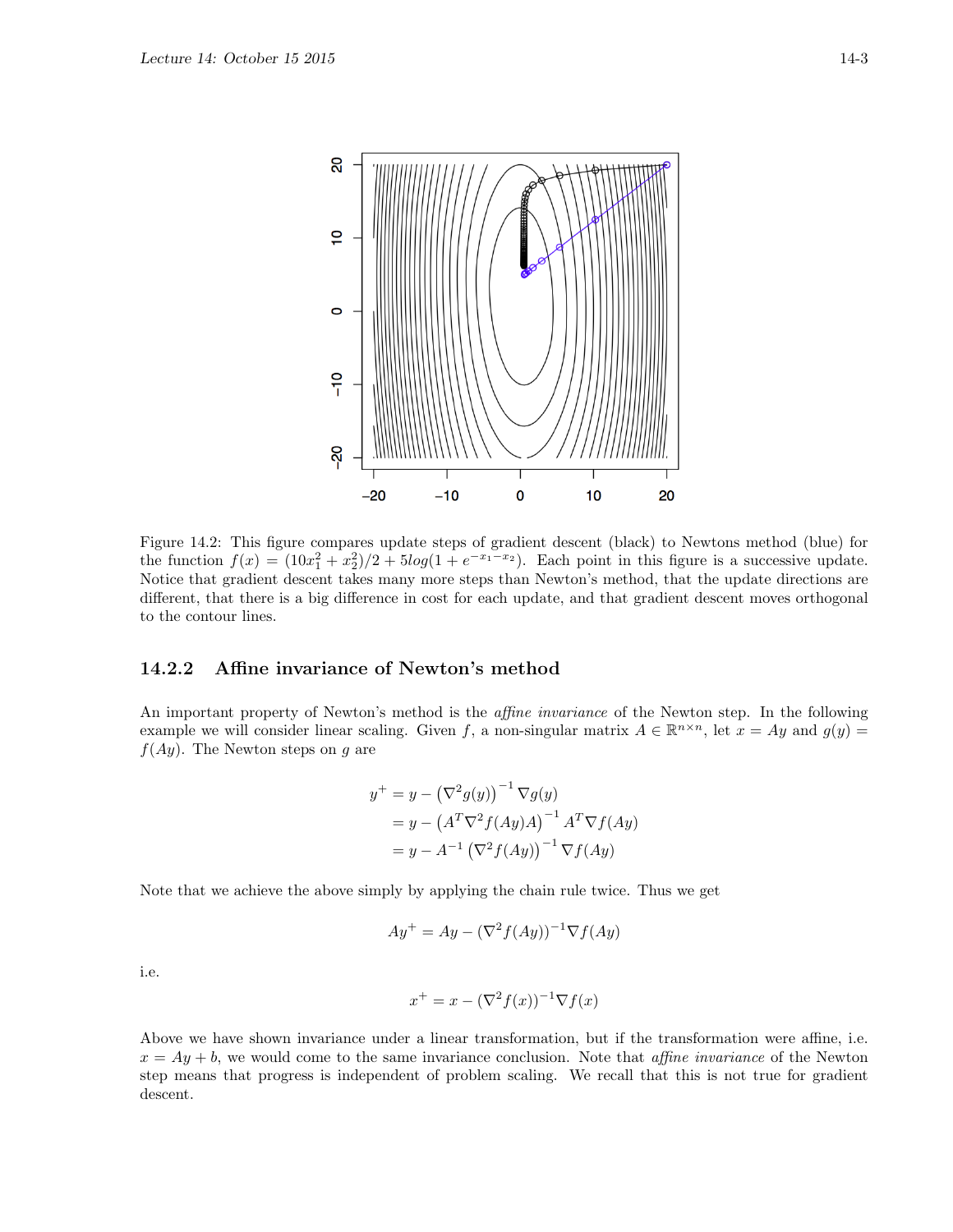#### 14.2.3 Newton decrement

The *Newton decrement* at a point  $x$  is

$$
\lambda(x) = (\nabla f(x)^T (\nabla^2 f(x))^{-1} \nabla f(x))^{1/2}
$$

and it relates to the difference between  $f(x)$  and the minimum of its quadratic approximation:

$$
f(x) - \min_{y} \left( f(x) + \nabla f(x)^{T} (y - x) + \frac{1}{2} (y - x)^{T} \nabla^{2} f(x) (y - x) \right)
$$
  
=  $f(x) - \left( f(x) - \frac{1}{2} \nabla f(x)^{T} (\nabla^{2} f(x))^{-1} \nabla f(x) \right)$   
=  $\frac{1}{2} \lambda(x)^{2}$ 

We can therefore think of  $\lambda(x)^2/2$  as an approximate bound on the suboptimality gap  $f(x) - f^*$ .

Another interpretation of the Newton decrement uses the update direction of the newton step. If the Newton direction is  $v = -(\nabla^2 f(x))^{-1} \nabla f(x)$ , then

$$
\lambda(x) = (v^T \nabla^2 f(x)v)^{1/2} = ||v||_{\nabla^2 f(x)}
$$

meaning that  $\lambda$  is the length of the Newton step in the norm defined by the Hessian  $\nabla^2 f(x)$ . Note that the Newton decrement, like the Newton steps, are affine invariant; i.e., if we were to define  $g(y) = f(Ay)$  for a nonsingular matrix A, then  $\lambda_q(y)$  would match  $\lambda_f(x)$  at  $x = Ay$ .

### 14.3 Backtracking line search

Pure Newton's method doesn't necessarily converge. As described below, Newton's method has a very fast convergence rate. This means that it is also possible for Newton's method to diverge rapidly. If we just take full Newton steps,  $x^+ = x - (\nabla^2 f(x))^{-1} \nabla f(x)$ , it is possible to diverge depending on where you start.

Due to this, pure Newton's method is very rarely used in practice. Typically, Newton's method also uses backtracking line search in a very similar fashion to gradient descent. We pick two parameters,  $\alpha \in (0, \frac{1}{2}]$ and  $\beta \in (0, 1)$  and perform very similar updates.

At each Newton iteration, initialize  $t = 1$ ,  $v = -(\nabla^2 f(x))^{-1} \nabla f(x)$ . While

$$
f(x + tv) > f(x) + \alpha t \nabla f(x)^T v
$$

shrink  $t = \beta t$ . Note that  $\nabla f(x)^T v = -\lambda^2(x)$ . Since this can be pre-computed, all we have to do every iteration is function evaluations along a line.

#### 14.3.1 Example: Newton's method vs Gradient Descent

Here is an example of logistic regression with 500 observations and 100 variables. This is not a quadratic so neither method will converge to an exact solution. The performance of the algorithms (both using backtracking line search) has been shown in the figure below. The plot shows the number of iterations vs. the difference between current objective value and minimum. The actual minimum was using R's GLM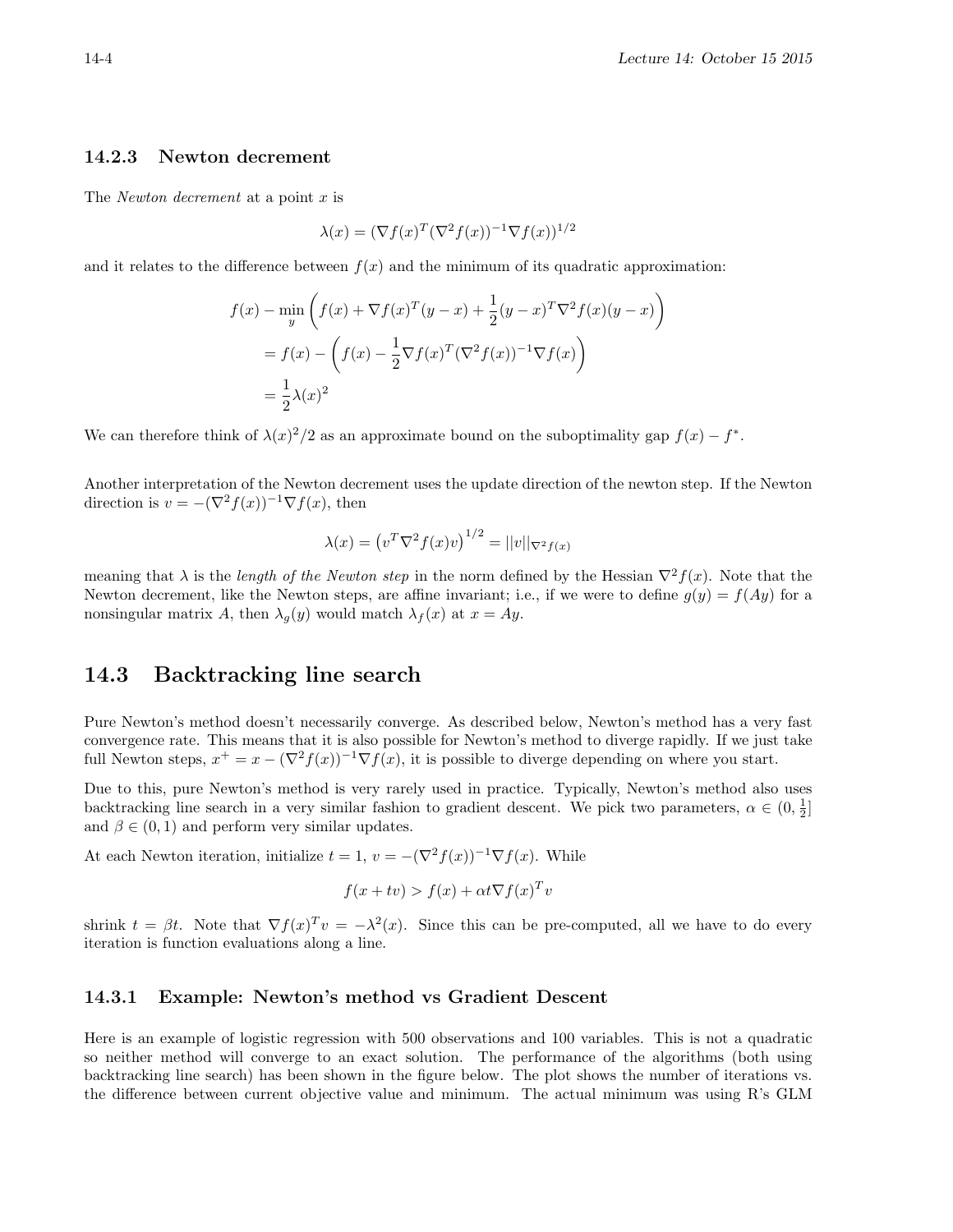

Figure 14.3: Newton's Method vs. Gradient Descent. Taken from Ryan Tibshirani's slides.

package which uses Newton's method itself. Newton's method reaches converges after around 7 iterations, while Gradient Descent reaches around the same accuracy after 65-70 iterations. Newton's method has "quadratic" convergence, as described below.

Note: It is a bit unfair to compare these methods based on number of iterations, as the cost of each iteration is very different. For Newton's method, we need to compute the Hessian, gradient and solve a linear system of equations. For Gradient Descent, we only need the gradient.

## 14.4 Convergence Analysis

Assume that we have a convex and twice-differentiable function f, where the domain of f is  $\mathbb{R}^n$ . Further, we assume that:

- $\nabla f$  is Lipschitz with parameter L
- $f$  is strongly convex with parameter m
- $\nabla^2 f$  is Lipschitz with parameter M

Given that  $\nabla^2 f : \mathbb{R}^n \to \mathbb{R}^{n \times n}$ , this means that for all  $x, y$ , we have  $||\nabla^2 f(x) - \nabla^2 f(y)||_F \leq M||x - y||_2$ .

The first two conditions above guarantee that Gradient Descent will have a linear convergence rate: it will converge as  $c^k$  where k is the number of iterations, for  $c < 1$ . But c depends adversely on the condition number of the hessian:  $\frac{L}{m}$ . If this is large, then c is close to 1, and convergence of Gradient Descent will be very slow.

The following is the convergence result for Newton's method using backtracking line search for a function f which satisfies the above properties.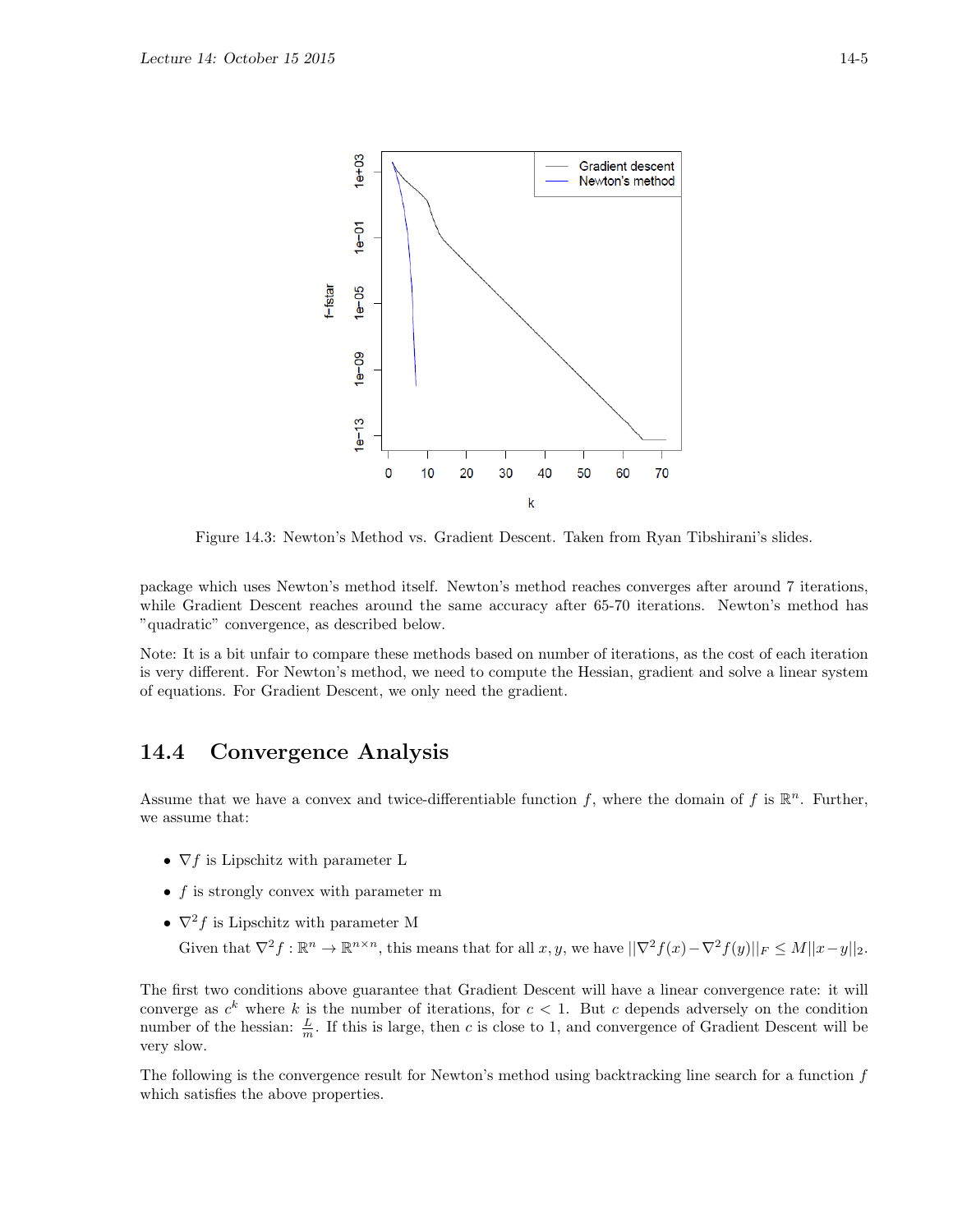$$
f(x^{(k)}) - f^* \le \begin{cases} (f(x^{(0)}) - f^*) - \gamma k & \text{if } k \le k_0 \\ \frac{2m^3}{M^2} \left(\frac{1}{2}\right)^{2^{k-k_0+1}} & \text{if } k > k_0 \end{cases}
$$

where  $\alpha, \beta$  are the backtracking line search parameters,  $\gamma = \frac{\alpha \beta^2 \eta^2 m}{L^2}$  $\frac{2\eta^2 m}{L^2}$ ,  $\eta = \min\{1, 3(1 - 2\alpha)\}\frac{m^2}{M}$  $\frac{m}{M}$ , and  $k_0$  is the number of steps until  $||\nabla f(x^{(k_0+1)})||_2 < \eta$ .

Thus, Newton's method converges in two stages, determined by some number of iterations  $k_0$ . The first stage of convergence is called the damped phase. It tells us that every iteration, we move  $\gamma$  closer to the optimum. The second stage of convergence is called the pure phase. Convergence is extremely quick, and is known as quadratic convergence.

Note that the bounds for convergence get worse the more poorly conditioned the function. If the condition number if very large, then  $\gamma$  would be tiny. This means that we would not expect to make much progress in each iteration during the first stage.

Here are a few more details on the different phases, given  $\gamma > 0$  and  $0 < \eta \leq \frac{m}{M}$  $\frac{m}{M^2}$ .

• Damped phase:  $||\nabla f(x^{(k)})||_2 \geq \eta$  and

$$
f(x^{(k+1)}) - f(x^{(k)}) \le -\gamma
$$

Backtracking line search in this phase will typically select a step-size of less than 1. Thus, this phase is referred to as damped.

• Pure phase:  $||\nabla f(x^{(k)})||_2 < \eta$  and

$$
\frac{M}{2m^2}||\nabla f(x^{(k+1)})||_2 \le \left(\frac{M}{2m^2}||\nabla f(x^{(k)})||_2\right)^2
$$

Backtracking line search will exit immediately when  $t = 1$ , and thus it is called pure. Once we enter the pure phase, we won't leave, since when  $\eta \leq \frac{m^2}{M}$  $\frac{m}{M}$ :

$$
\frac{2m^2}{M}\left(\frac{M}{2m^2}\eta\right)^2<\eta
$$

Let's unravel this result a bit. Say we want to reach  $f(x^{(k)}) - f^* \leq \epsilon$ . The overall number of iterations needed to converge to this accuracy is:

$$
\frac{f(x^{(0)}) - f^*}{\gamma} + \log \log \left(\frac{\epsilon_0}{\epsilon}\right)
$$

To enter the pure Newton phase, we need at most  $\frac{f(x^{(0)}) - f^*}{g(x^{(0)}) - f(x^{(0)})}$  $\frac{y}{\gamma}$  iterations. This is easy to see as if we were to take more than this, then the difference  $f(x^{(k)}) - f^*$  would be negative which is not possible.

Once we are in the pure phase, we can see that the convergence rate is  $\log \log \left(\frac{\epsilon_0}{\epsilon}\right)$ ), where  $\epsilon_0 = \frac{2m^3}{M^2}$  $\frac{2m}{M^2}$ . This is vastly different from  $\log \frac{1}{\epsilon}$  for Gradient Descent. However, this is only a local convergence rate. We need a certain number of iterations to enter this phase to begin with. If we were to look at a global convergence rate, then Newton's rate might still have only a linear convergence rate.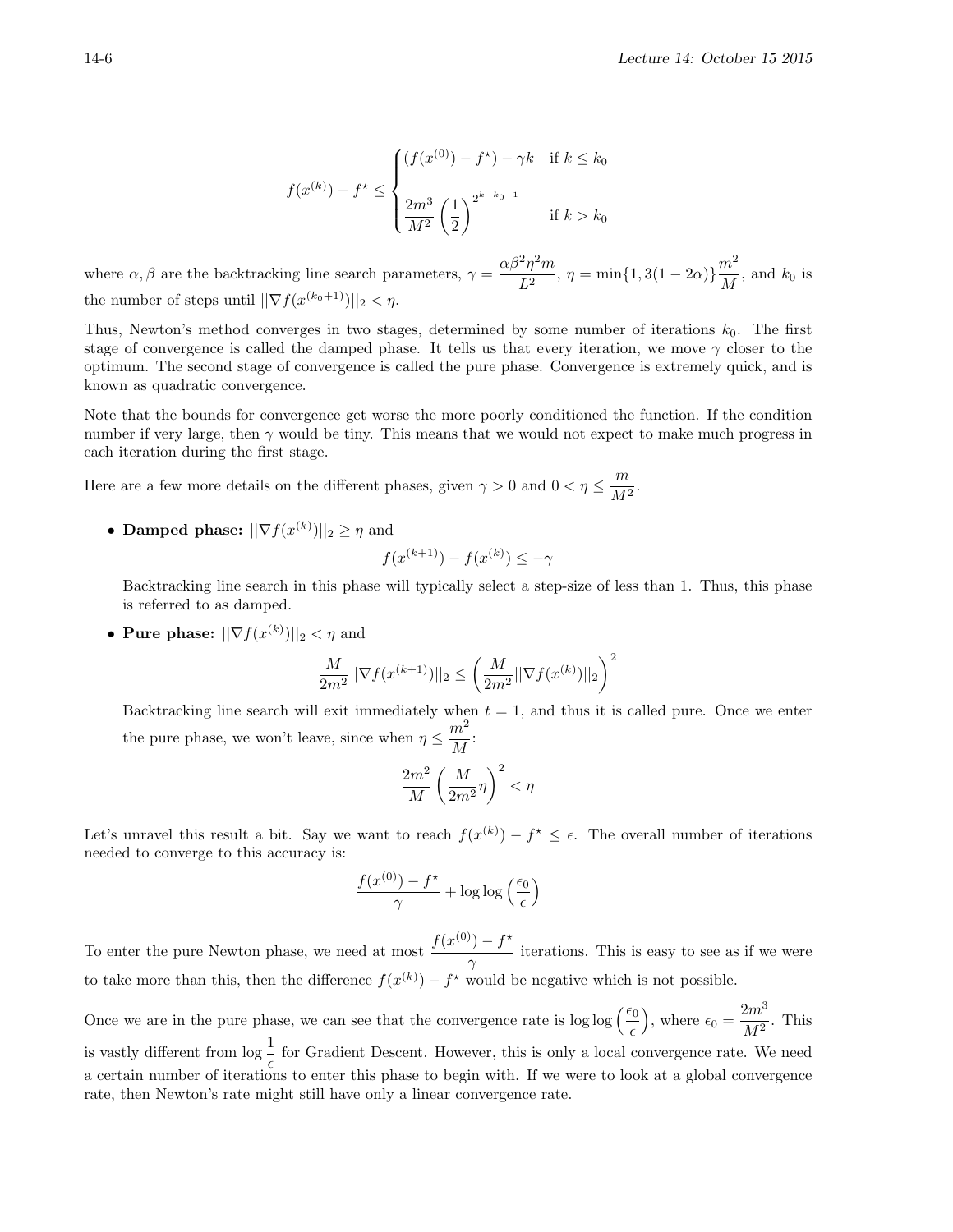#### 14.4.1 Self-concordance

The above bound for convergence still depends on the Lipschitz and strong-convexity parameters of the problem:  $L, m, M$ . But the algorithm itself does not depend on these, as it is affine invariant. If we had a poorly conditioned Hessian, we could potentially transform it into a coordinate system where it was no longer poorly conditioned. Thus, the bound was bothersome since it represented a gap between theory and practice. The concept of self-concordance allows us to bridge this gap and was thus a very big deal when it was discovered.

A convex function  $f$  on  $\mathbb R$  is called self-concordant if:

$$
|f'''(x)| \leq 2f''(x)^{3/2}
$$
 for all x

For example consider  $f(x) = -\log(x)$ . Then  $f'(x) = -\frac{1}{x}$ ,  $f''(x) = \frac{1}{x^2}$  and  $f'''(x) = -\frac{2}{x^3}$ . It's easy to check that this is indeed self-concordant.

The analysis of Newton's method for self-concordant functions is scale-free; it does not depend on the scaling parameters of the problem. Here is the relevant result from Nesterov and Nemirovskii. Newton's method on self-concordant functions with backtracking requires at most

$$
C(\alpha, \beta)(f(x^{(0)}) - f^{\star}) + \log \log \frac{1}{\epsilon}
$$

iterations to reach  $f(x^{(0)}) - f^* \leq \epsilon$ . Here,  $C(\alpha, \beta)$  is a constant that only depends on the backtracking parameters. This result is taken from a book on second-order methods and interior point methods by Nesterov and Nemirovskii [NN].

## 14.5 Comparison to First-Order methods

Here are some high-level comparisons.

- Memory: Each iteration of Newton's method requires  $O(n^2)$  storage, as we have to store the  $n \times n$ Hessian. We cannot store this in memory as it changes every iteration. Gradient Descent only requires  $O(n)$  storage of the gradient at every iteration.
- Computation: In each iteration of Newton's method, we need to solve a linear system which takes  $O(n^3)$  flops in general. Each Gradient Descent iteration only requires  $O(n)$  flops for simple vector operations.
- Backtracking: This has roughly the same cost across the two methods: both require  $O(n)$  flops. We can compute the update step for Newton's method before we begin backtracking.
- Conditioning: In principle Newton's method is not affected by a problem's conditioning: Any affine transformation will leave the steps unchanged. Gradient Descent can perform poorly if the problem does not have good conditioning.
- Fragility: This is basically the issue of numerical stability. Newton's method is more susceptible to numerical errors since solvers are usually sensitive to conditioning. Thus, Newton steps could be noisy or erroneous. Gradient Descent is generally more robust to stability issues.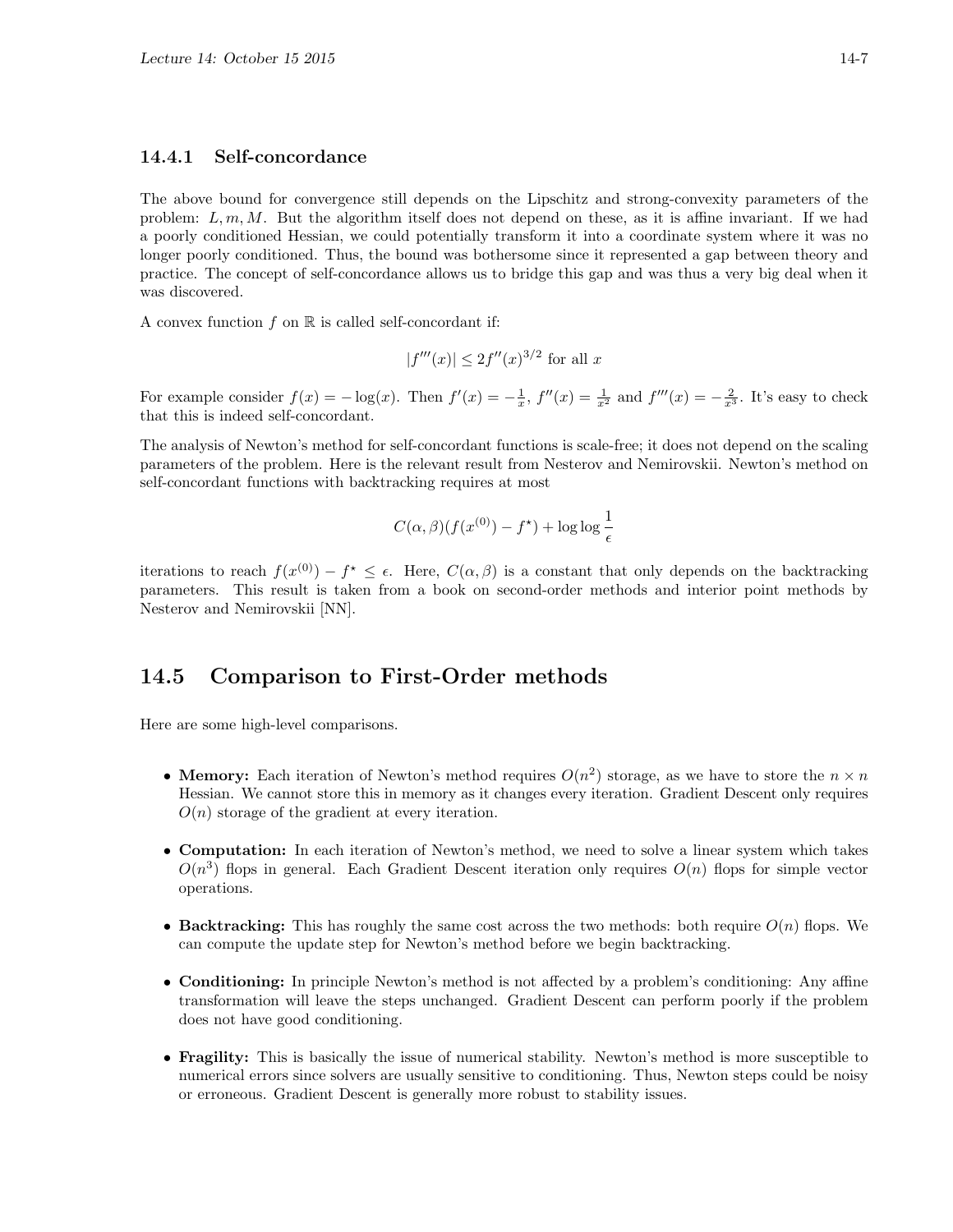### 14.5.1 Example Revisited: Newton's method vs Gradient Descent

Here is the same example of the two methods on logistic regression. The plot now shows time on the x-axis instead of the number of iterations, while y-axis remains the same.



Figure 14.4: Newton's Method vs. Gradient Descent. Taken from Ryan Tibshirani's slides.

Each Newton step takes  $O(p^3)$  time while each Gradient step takes  $O(p)$  time for p variables. So this is slightly more favorable to Gradient Descent. However, we still do see the quadratic convergence behavior for Newton's method, which doesn't exist for Gradient Descent.

#### 14.5.2 Sparse and Structured Problem

There are some situations where Newton's method will perform well. If the Hessian of our function is sparse and structured, and if we can solve linear systems efficiently and reliably, we would want to use Newton's method.

For example, if Hessian is banded, then storage and computation time (solving linear systems) are both  $O(n)$ for n variables. This puts Newton's method on the same scale as a first-order method; it does not suffer from some of its main setbacks on general problems.

# 14.6 Equality-constrained Newton's method

Here is a brief discussion of Newton's method applied to problems with equality constraints. Consider the problem:

$$
\min f(x) \text{ subject to } Ax = b
$$

There are three things we can do: